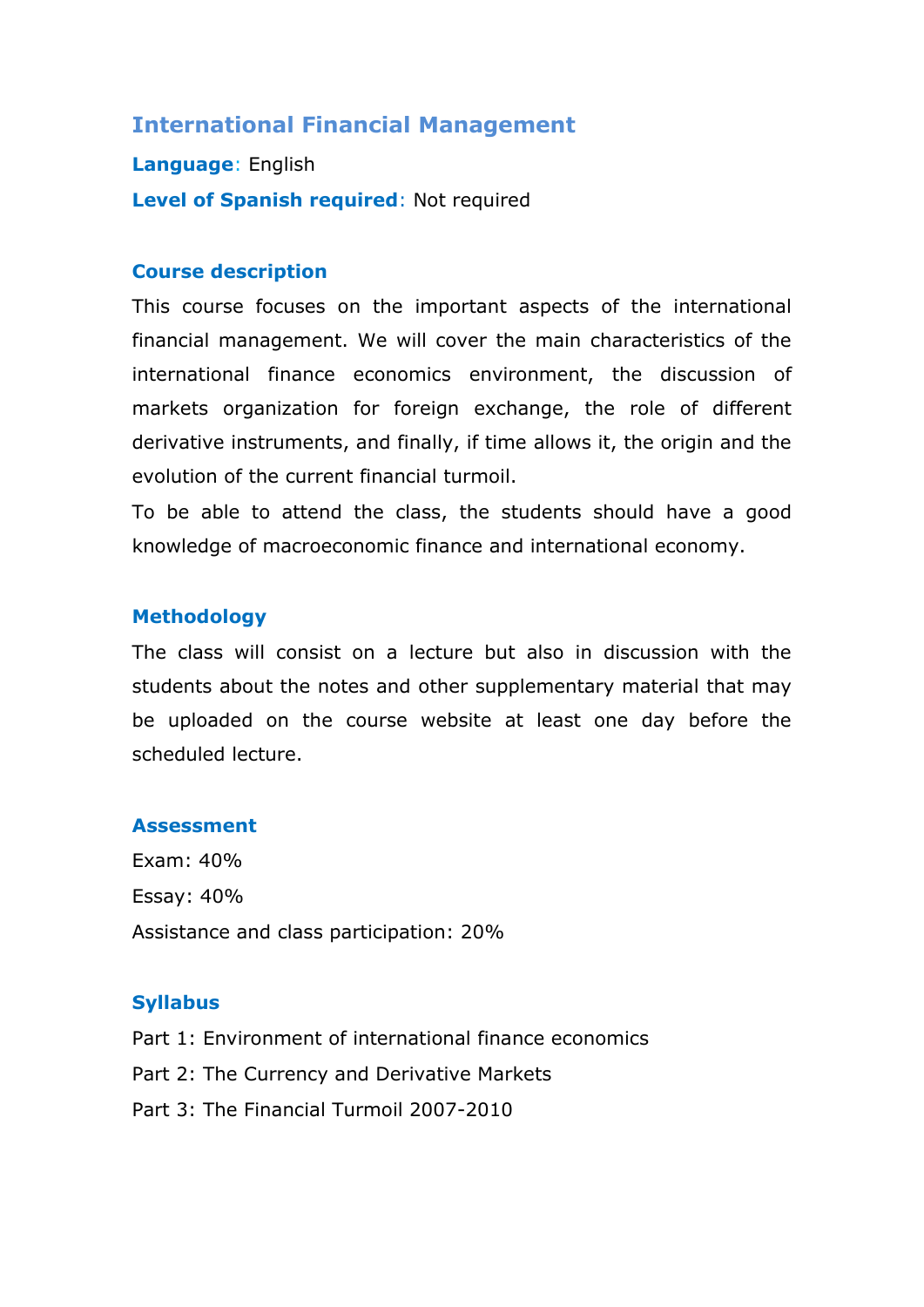# **Weekly program**

#### WEEK ONE

| <b>Classes Subjects</b> |                                                         |  |
|-------------------------|---------------------------------------------------------|--|
| introduction.           | Class 1 Environment of international finance economics: |  |
|                         | Class 2 The Theory of Exchange Rate Determination.      |  |

#### WEEK TWO

| <b>Classes Subjects</b>                             |
|-----------------------------------------------------|
| Class 3 The International Monetary System.          |
| Class 4 Parity Conditions in International Finance. |

# WEEK THREE

| <b>Classes Subjects</b>                                      |
|--------------------------------------------------------------|
| Class 5   The Currency and Derivative Markets: introduction. |
| Class 6 The Foreign Exchange Market.                         |

# WEEK FOUR

|                  | <b>Classes Subjects</b>                          |
|------------------|--------------------------------------------------|
|                  | Class 7 Futures and Options on Foreign Exchange. |
| Class 8   Swaps. |                                                  |

# WEEK FIVE

| <b>Classes Subjects</b>                   |
|-------------------------------------------|
| Class 9   Swaps: case study.              |
| Class 10 Central Clearing Counterparties. |

## WEEK SIX